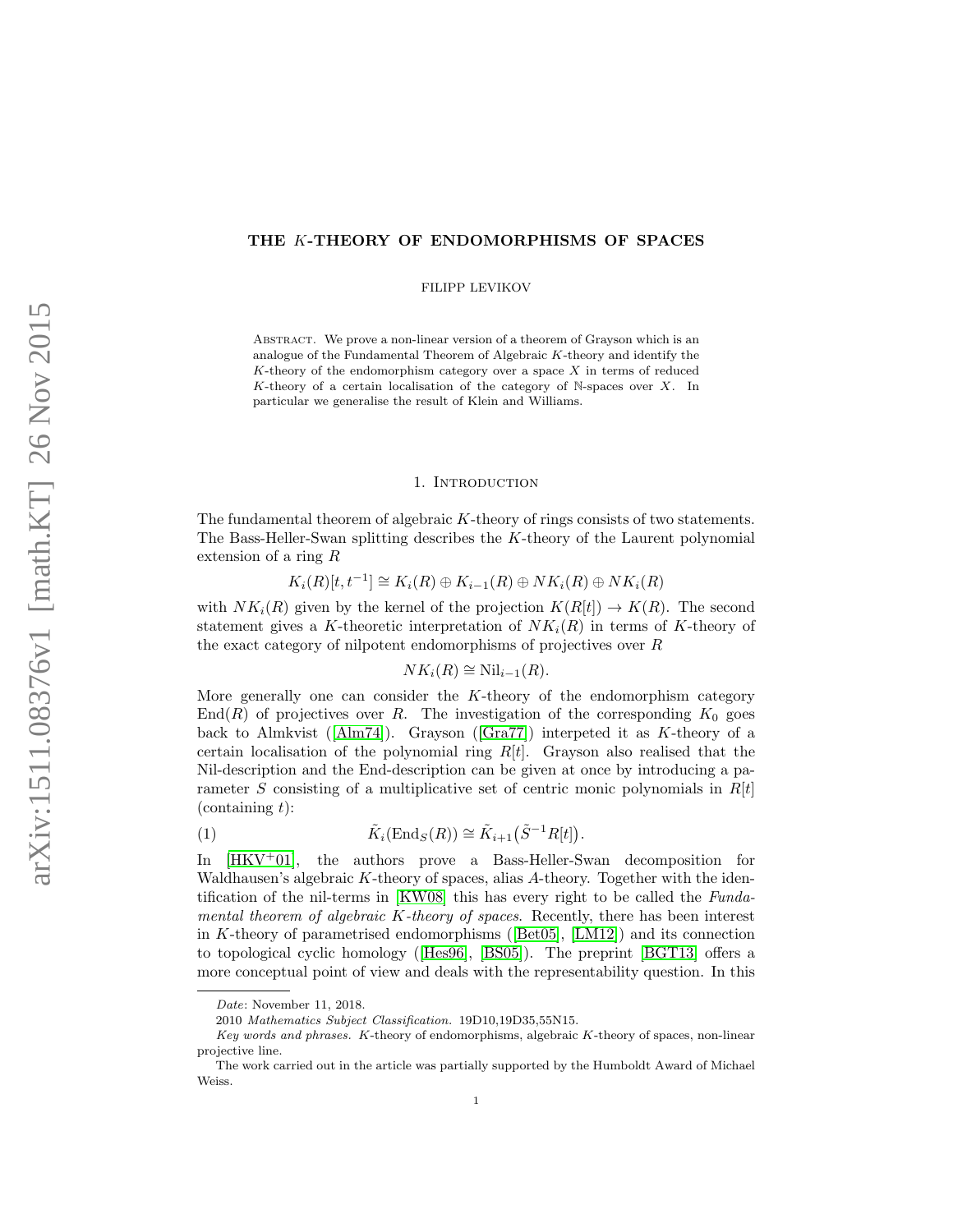#### 2 FILIPP LEVIKOV

paper we have a much more modest goal of providing the A-theoretic analogue of [\(1\)](#page-0-0). This is Theorem [2.5.](#page-4-0) In a sequel to this paper we will bring involutions into the picture and deal with the question of equivariance.

#### **ACKNOWLEDGEMENTS**

The result obtained in this article is based on a part of my PhD thesis written at the University of Aberdeen under supervision of Michael Weiss. I am very grateful for his ongoing support.

## 2. Definitions and Main Theorem

2.1. Let  $M_{\bullet}$  be a simplicial monoid with realisation  $M = |M_{\bullet}|$ . Consider the category  $\mathbb{T}(M)$  of based spaces with a (left) action by M and morphisms given by  $M$ -maps, i.e. maps commuting with the  $M$ -action. Define an  $M$ -cell of dimension n to be

$$
D^n\times M.
$$

Given an object  $Z \in \mathbb{T}(M)$  and an equivariant map  $\alpha : S^{n-1} \times M \to Z$  define a cell attachment by the pushout

$$
Z \cup_{\alpha} (D^n \times M).
$$

A map  $Y \to Z$  in  $\mathbb{T}(M)$  will be called a *cofibration* if Z is a retract of cell attachments on  $Y$ . It will be called a *weak equivalence* if it is a weak homotopy equivalence in the ordinary sense. Denote by  $\mathbb{C}(M)$  the full subcategory of  $\mathbb{T}(M)$ consisting of cofibrant objects, i.e. made out of ∗ by successive cell attachments. There are several notions of finiteness. An object of  $\mathbb{C}(M)$  is called *finite* if it is built out of finitely many cells. It is called homotopy finite if there exists a weak equivalence to a finite object. It is called *finitely dominated* if it is a retract of a homotopy finite objcet. There are inclusions of categories

$$
\mathbb{C}_f(M) \subset \mathbb{C}_{hf}(M) \subset \mathbb{C}_{fd}(M) \subset \mathbb{C}(M) \subset \mathbb{T}(M)
$$

where the indices read as finite, homotopy finite and finitely dominated respectively. At some point we will also need the corresponding category of *stably finitely dominated* objects. This will be indicated by the index  $sfd$ .

The above subcategories of  $\mathbb{C}(M)$  along with the specified classes of cofibrations and weak equivalences form Waldhausen categories and we can apply Waldhausen's S-construction to the respective subcategories of weak equivalences. These will be denoted by a prefix  $w$ . This leads to the definition of  $A$ -theory in the sense of [\[Wal85\]](#page-13-9) for various values of ?

$$
A^?(*,M) = \Omega |wS_{\bullet} \mathbb{C}_? (M)|.
$$

For a based connected space X, one sets  $M_{\bullet}$  to be its Kan loop group  $G_{\bullet} = \Omega_{\bullet}(X)$ . In this case the above definition is one definition of  $A^?$  (X) - of the algebraic Ktheory of X.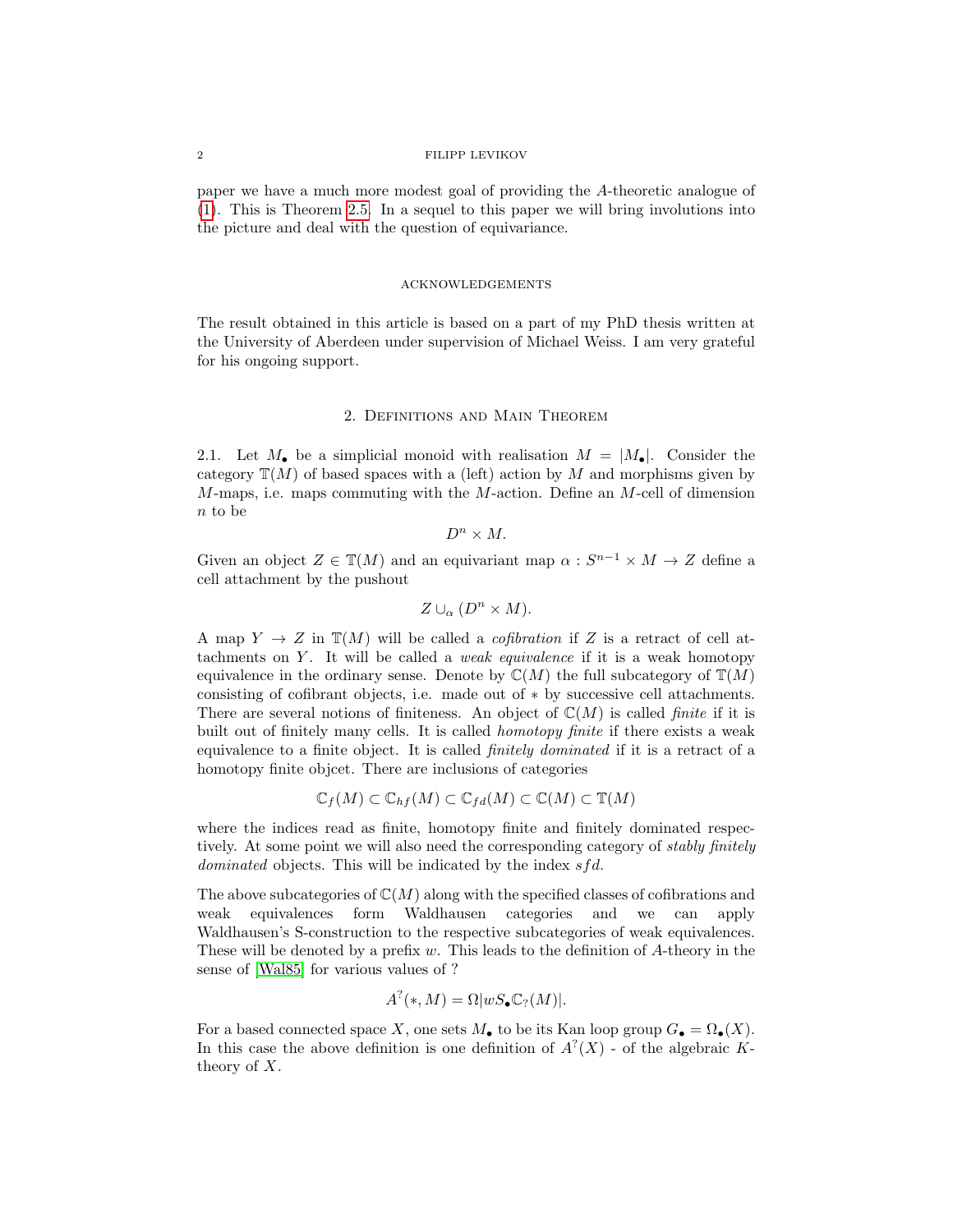2.2. Let Y be an M-space. The stable homotopy classes of M-maps  ${Y, Y}$  =  ${Y,Y}_M$  form a group under addition which is both left and right distributive with respect to composition of maps making  ${Y, Y}$  into a ring. The M-action on Y induces a map from  $M$  to the (stable) endomorphisms of  $Y$  which respect this action. Passing to path components and taking the centre  $\mathcal Z$  we get a map

$$
\mathcal{Z}\pi_0(M)\to \{Y,Y\}_M
$$

which turns  $\{Y, Y\}_M$  into an algebra over  $\mathbb{Z}[\mathcal{Z}_{\pi_0}(M)]$ . As a consequence we can evaluate polynomials with coefficients in  $\mathbb{Z}[\mathcal{Z}_{\pi_0}(M)]$  on  $\{Y,Y\}_M$ . We want to introduce a parameter for the study of (stable) endomorphisms of M-spaces. Consider a multiplicative set  $S$  consisting of monic polynomials in the polynomial ring  $\mathbb{Z}[\mathcal{Z}\pi_0(M)][x]$  containing the multiplicative set  $\{x^n, n \geq 0\}$ . Define the endomorphism category (with respect to S)  $\text{End}_?^S(M) = \text{End}_?^S(*, M)$  as follows. The objects are pairs  $(Y, f)$  with Y an object in  $\mathbb{C}_?(M)$  and f an endomorphism of Y with the property that there exists a polynomial  $h \in S$  (stably) homotopy annihilating f, i.e. such that  $h[f]$  vanishes in the  $\mathbb{Z}[\mathcal{Z}_{\pi_0}(M)]$ -algebra of stable homotopy classes of M-self-maps  ${Y, Y}_M$ . Morphisms are given by commutative squares

$$
\begin{array}{ccc}\nY & \xrightarrow{f} & Y \\
\downarrow & & \downarrow \\
Y' & \xrightarrow{f'} & Y'\n\end{array}
$$

Using the forgetful functor

$$
p: \mathrm{End}_?^S(*,M) \to \mathbb{C}_? (M)
$$

we can pull back the notions of cofibrations and weak equivalences to the endomorphism category.

Remark 2.1. The condition on f being homotopy annihilated by a polynomial in S requires us to make sense out of addition in  $[Y, Y]$ . For this reason we pass to homotopy classes of stable maps. It might be easier to work with finite (resp. finitely dominated) spectra straight away. We prefer, however, to stay in the unstable category to make the connection of the present work to  $[HKV^+01], [HKV^+02], [KW08]$  $[HKV^+01], [HKV^+02], [KW08]$  $[HKV^+01], [HKV^+02], [KW08]$  $[HKV^+01], [HKV^+02], [KW08]$ more visible. Since we are concerned with K-theoretic considerations and suspension induces an equivalence on K-theory there is no difference.

Note that a polynomial  $h \in \mathbb{Z}[\mathcal{Z}_{\pi_0}(M)]$  can be evaluated at an endomorphism f (after suspension), however the result  $h(f)$  depends on choices and only the class  $[h(f)]$  does not. We will nevertheless sometimes use the notation  $h(f)$  for any representative.

**Lemma 2.2.** The category  $\text{End}_?^S(*, M)$  is a Waldhausen category.

Proof. One can proceed almost verbatim as in the proof of [\[KW08,](#page-13-3) Lemma 2.1]. The only surprising fact is that endomorphisms with the property of being stably annihilated by S are closed under cobase change. Given a diagram in  $\text{End}_{?}^S(M)$ 

$$
(B, f_1) \leftarrow (A, f_0) \rightarrowtail (C, f_2)
$$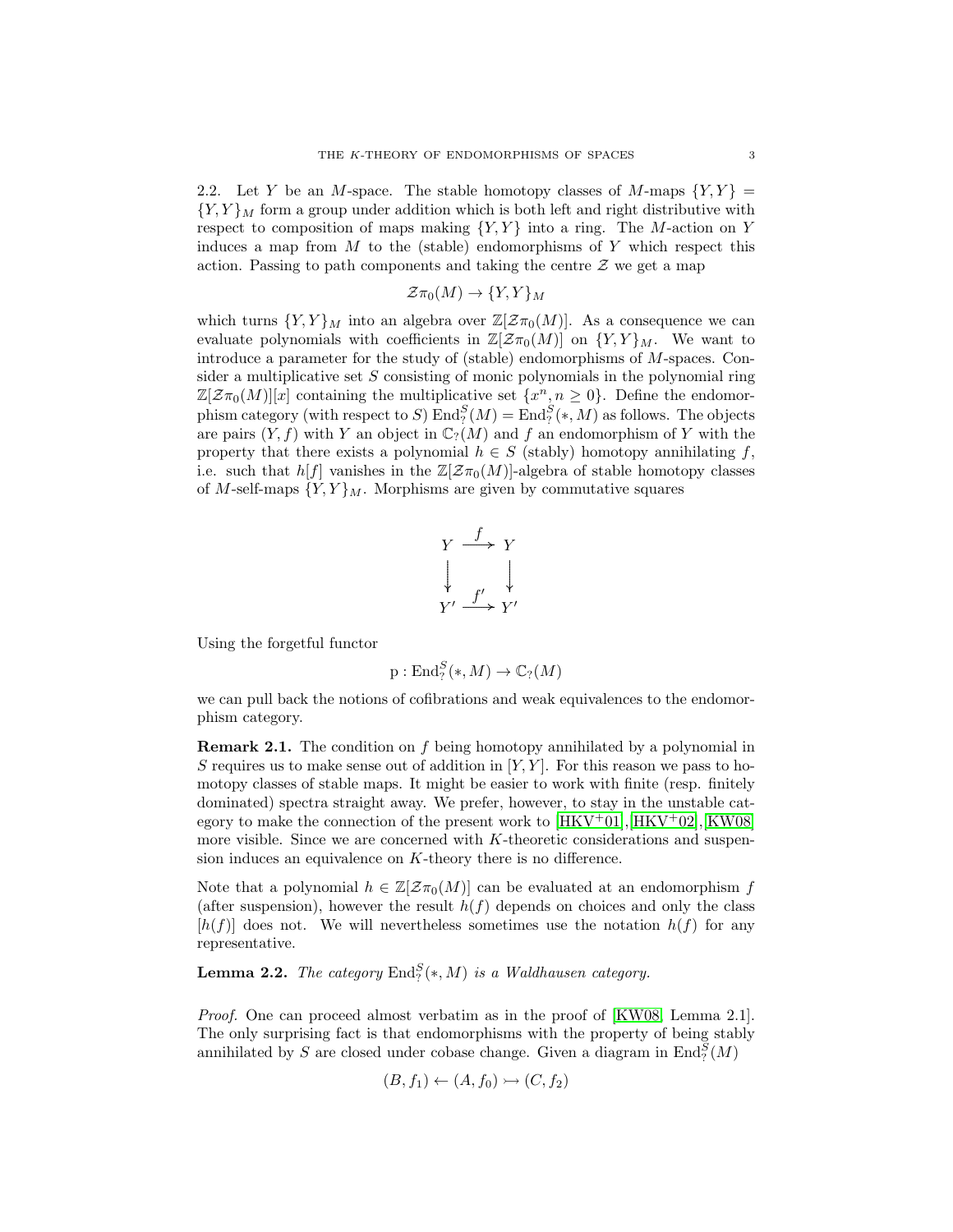#### 4 FILIPP LEVIKOV

consider its pushout  $(B \cup_A C, f)$  with f defined by  $f_1 \cup_{f_0} f_2$ . For  $i = 0, 1, 2$ , there exist polynomials  $h_i \in S$  stably homotopy annihilating  $f_i$ . Choose a polynomial h homotopy annihilating  $f_i$  for all i, e.g.  $h = h_0 h_1 h_2$ . To work with unstable homotopy classess and to simplify notation we assume that  $A, B, C$  are already  $n$ -fold suspensions, with  $n$  large enough. The cofibration sequence

$$
B \vee C \xrightarrow{j} B \cup_A C \xrightarrow{\delta} \Sigma A
$$

induces an exact sequence

$$
[\Sigma A, B \cup_A C] \xrightarrow{\delta^*} [B \cup_A C, B \cup_A C] \xrightarrow{j^*} [B \vee C, B \cup_A C]
$$

and

$$
j^*(h[f]) = [h(f) \circ j] = [h(f_1) \vee h(f_2)] = 0
$$

implies that there is a class  $\gamma \in [\Sigma A, B \cup_A C]$  such that  $h[f] = \delta^*(\gamma) = \gamma \circ [\delta]$  and consequently

$$
h[f]^2 = \gamma \circ [\delta] \circ \gamma \circ [\delta].
$$

Since  $[\delta] \circ \gamma \circ [\delta] = [\delta] \circ h[f]$  is just  $[\Sigma h(f_0)] \circ [\delta]$  and  $[\Sigma h(f_0)]$  is trivial we conclude that  $h[f]^2$  is zero, i.e. that  $h^2$  stably homotopy annihilates f.

## <span id="page-3-1"></span>Example 2.3.

(1) Let X be a based connected space and  $G$  the realisation of its Kan loop group. Let S be the multiplicative set given by monomials  $x^n$ . In this case the (finitely dominated) End-category coincides with the Nil-category introduced in [\[KW08\]](#page-13-3)

$$
\text{End}_{fd}^{S}(*,G) = \text{Nil}_{fd}(*,G) = \text{Nil}_{fd}(X).
$$

(2) Assume  $\pi_0(M)$  is commutative and let S consist of all monic polynomials in  $\mathbb{Z}[\pi_0M][x]$ . In this case the endomorphism category consists of all endomorphisms

$$
\mathrm{End}_{?}^{S}(*,M)=\mathrm{End}_{?}(*,M).
$$

This can be justified as follows. For a finite  $M$ -space Y we can consider its chain complex of free  $\mathbb{Z}[\pi_0 M]$ -modules. The induced chain map  $f_*$ possesses in every degree  $k$  a characteristic polynomial  $h_k$ <sup>[1](#page-3-0)</sup> and the Cayley-Hamilton theorem implies that  $h_k(f_k) = 0$ . Thus a finite product h of the  $h_k$ 's annihilates  $f_*$ . Since  $h(f)$  induces an acyclic map of  $\mathbb{Z}[\pi_0 M]$ -module chain complexes it is stably nullhomotopic through an M-homotopy. In the homotopy finite case one can pass to the corresponding finite situation.

Assume now that  $Y$  is finitely dominated with  $f$  any endomorphism. There is a retraction from a homotopy finite space  $\bar{Y}$ 

$$
Y \quad \stackrel{r}{\underset{\text{i}}{\hookrightarrow}} \quad \bar{Y}
$$

and we can consider the endomorphism  $\bar{f} = i \circ f \circ r : \bar{Y} \to \bar{Y}$ . Because of the above there exists a polynomial h with the property that  $h[\bar{f}] = 0$  in  ${\{\bar{Y}, \bar{Y}\}}_M$ . This however immediatly implies that  $h[f] = 0$  in  ${Y, Y}\}_M$ .

<span id="page-3-0"></span><sup>&</sup>lt;sup>1</sup>Characteristic polynomials can be defined for endomorphisms of projective R-modules for any commutative ring  $R$  (cf. [\[Bas68,](#page-13-11) p. 631] and [\[Alm73\]](#page-13-12)).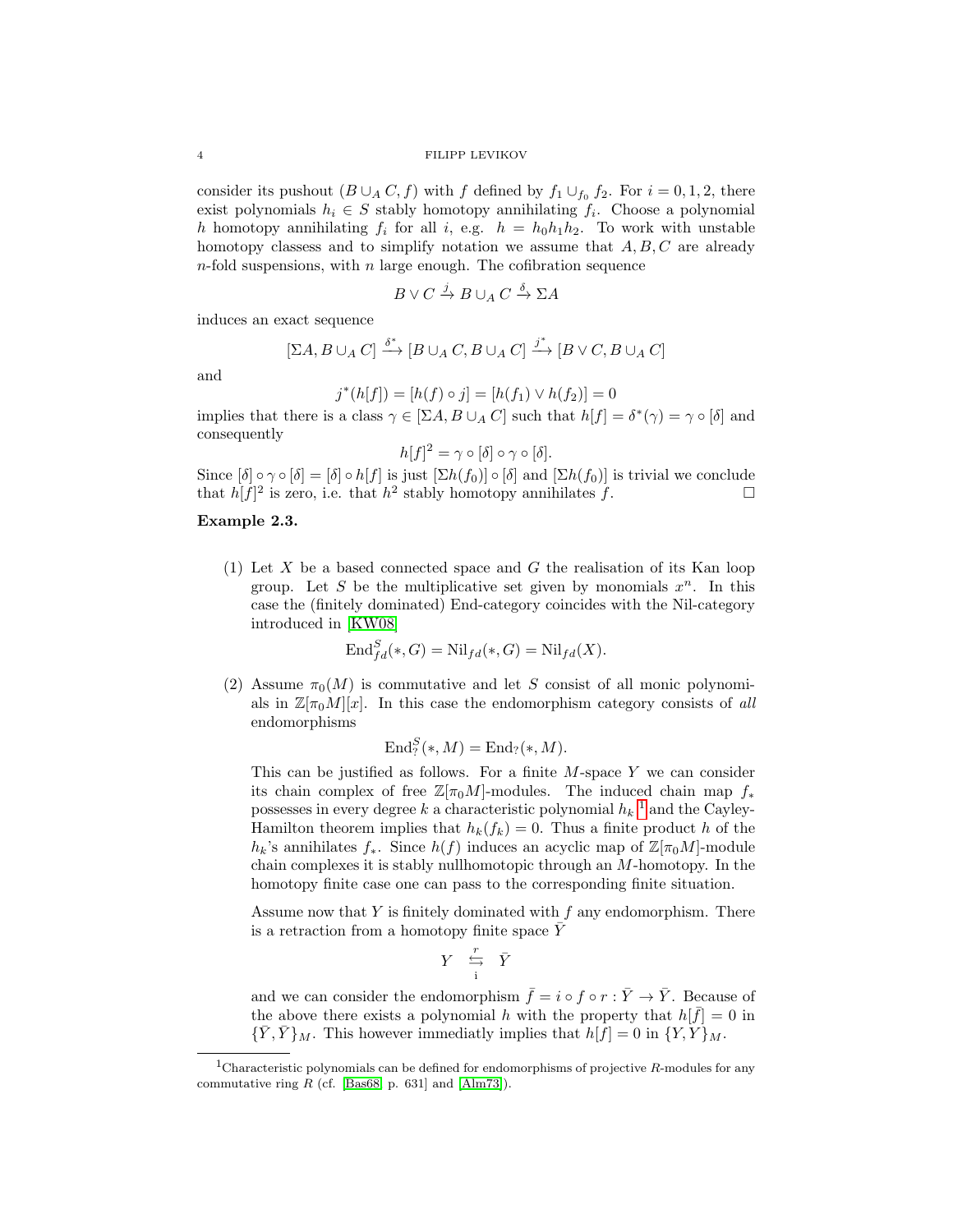2.3. Let L denote one of the monoids: the non-positive integers  $\mathbb{N}_-$ , the nonnegative integers  $\mathbb{N}_+$  or all integers  $\mathbb{Z}$ . Write  $t^{-1}$ , t or t for the respective generators.

An object  $Y \in \mathbb{C}_7(M \times L)$  will be called T-contractible if there exists a polynomial  $h$  in  $T$  such that the telescope

$$
\operatorname{hocolim}(\cdots \xrightarrow{h(t)} Y \xrightarrow{h(t)} Y \xrightarrow{h(t)} \cdots)
$$

respectively

hocolim
$$
(\cdots \xrightarrow{h(t^{-1})} Y \xrightarrow{h(t)^{-1}} Y \xrightarrow{h(t)^{-1}} \cdots)
$$

is stably contractible in  $\mathbb{T}(M)$ . Note that in general the telescope is not in  $\mathbb{C}_{fd}(M \times L)$ , however it is still a cofibrant M-space in  $\mathbb{T}(M)$ . A map  $f: Y \to Z$ in  $\mathbb{C}_?(M \times L)$  will be called a *T*-equivalence if its homotopy fibre is *T*-contractible. Since this is a stable condition, it is equivalent to the homotopy cofibre hocofib $(f)$ being T-contractible. Let M and S be as before. The reverse polynomial  $\hat{h}$  of a polynomial  $h \in S$  of degree n is given by  $\tilde{h}(x) = h(x^{-1}) \cdot x^n$ . We will denote the set of all reverse polynomials of polynomials in S by  $\tilde{S}$ . Write  $\mathcal{R}_?^S(M)$  for the following category. The underlying category with cofibrations is given by  $\mathbb{C}_?(M \times \mathbb{N}_+)$  and the weak equivalences are given by  $\tilde{S}$ -equivalences.

Lemma 2.4. This is a Waldhausen category.

There is an exact projection functor

$$
\mathcal{R}_?^S(M) \to A^?(*,M)
$$

mapping an object X to the quotient  $X/N_+$  under the action by t. This induces a map on K-theory and we denote by  $E_?^S(M) = E_?^S(A(*, M)$  the corresponding homotopy fibre. The homotopy fibre of

$$
K(\operatorname{End}_?^S(*,M)) \to A^?(*,M)
$$

will be denoted by  $\tilde{K}(\text{End}_?^S(*, M))$ . We aim for the following theorem

<span id="page-4-0"></span>**Theorem 2.5.** For  $? = f, hf, fd$  there is a natural homotopy equivalence of spectra  $\tilde{K}(\text{End}_{?}^{S}(*,M)) \simeq \Omega E_{?}^{S}A(*,M).$ 

**Remark 2.6.** We will prove the theorem for  $? = fd$  which is sufficient. In fact, for all values of ? the spectra  $\tilde{K}(\text{End}_?^S(*, M))$  resp.  $E_?^S A(*, M)$  are equivalent by a cofinality argument.

We want to compare this theorem to two results which exist in the literature. Denote by A the group ring  $\mathbb{Z}[\pi_0 M]$  and let S be as before. Write  $\text{End}_{\bf A}^{\bf S}$  for the exact category of pairs  $(P, f)$  with P a f.g. projective A-module and f an endomorphism of P such that there exists a g in S with the property  $g(f) = 0$ . Let  $\text{End}_{i}^{S} A$  be the kernel of the map on K-groups induced by projection

$$
K_i \mathbf{End}^{\mathbf{S}}_{\mathbf{A}} \to K_i A.
$$

Similarly let  $EK_i^S$  be the cokernel of the canonical map

$$
K_i A \to K_i(\tilde{S}^{-1}A[x]).
$$

In [\[Gra77\]](#page-13-1) Grayson obtains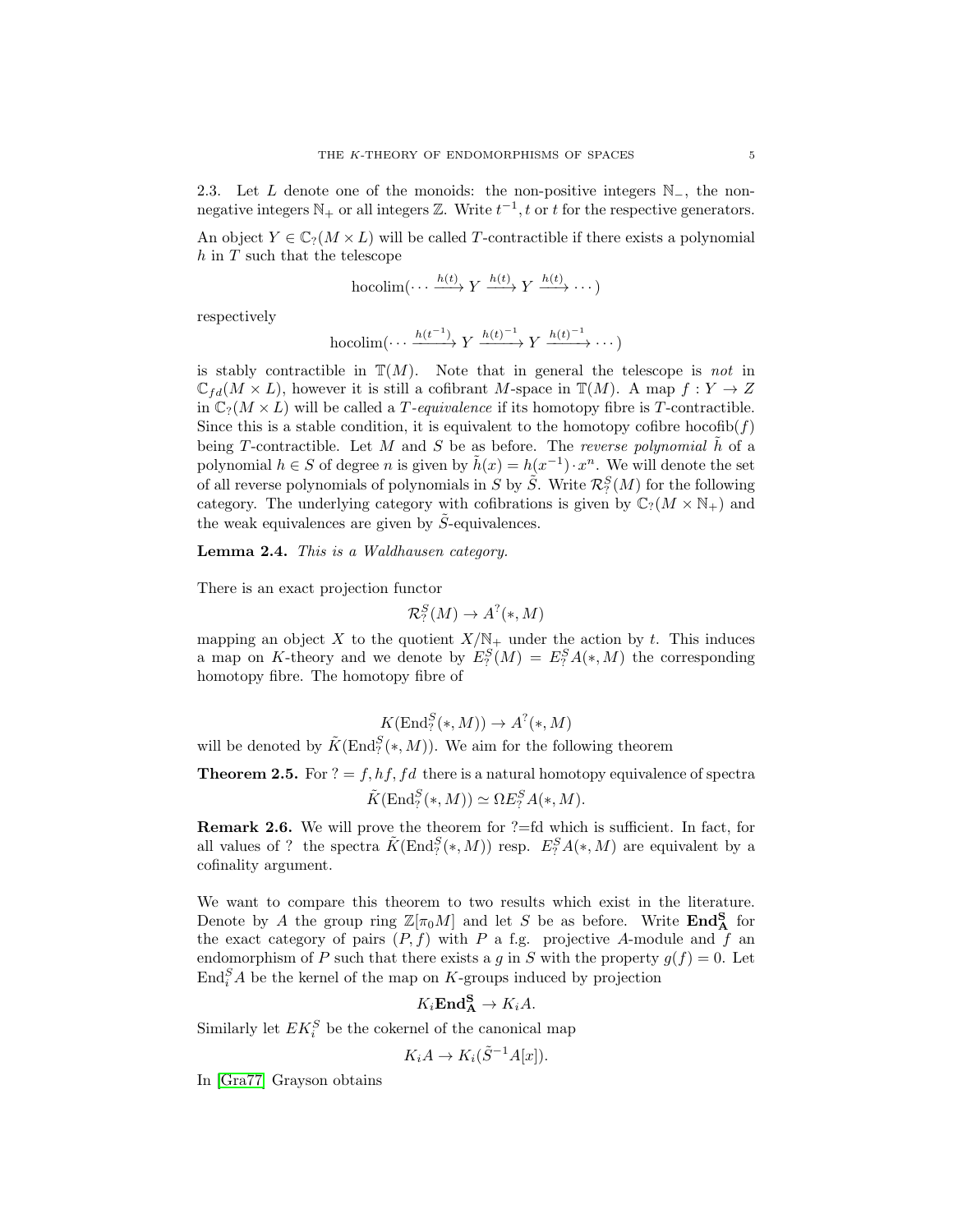<span id="page-5-0"></span>Theorem 2.7. There is a natural isomorphism of groups

$$
\text{End}_{i-1}^S A \cong E K_i^S A.
$$

This can now be seen as a corollary to Theorem [2.5](#page-4-0) by applying the linearisation functor on both sides of the homotopy equivalence.

Turn now to the example [2.3](#page-3-1) (1). In this case  $\mathcal{R}^S_{fd}(X) = \mathcal{R}^S_{fd}(*, G)$  can be naturally identified with the nil-term  $N_+A^{fd}(X)$  (cf. [3.1\)](#page-6-0) introduced in [\[HKV](#page-13-2)<sup>+</sup>01]. In [\[KW08\]](#page-13-3) Klein and Williams prove

<span id="page-5-1"></span>Theorem 2.8. There is a natural homotopy equivalence of spectra

$$
\tilde{K}(\text{Nil}_{fd}(X) \simeq \Omega N_+ A^{fd}(X).
$$

Theorem [2.5](#page-4-0) should be seen as a generalisation of the latter.

**Remark 2.9.** The category  $\mathcal{R}_?^S(X)$  might appear as an ad-hoc and unmotivated defi-nition. However, there are two obvious reasons, which in our view provide enough motivation. On the one hand, the K-theory of  $\mathcal{R}_?^S(X)$  linearises to the Ktheory of Grayson's localisation  $\tilde{S}^{-1}\mathbb{Z}[\pi_1X][t]$  (via the K-theory of the corresponding category of chain complexes) and since our proof is analogous to Grayspn's original proof, the equivalence of [2.5](#page-4-0) linearises to that of [2.7.](#page-5-0) On the other hand  $\mathcal{R}_?^S(X)$  is defined along the same lines as  $N_+A^?(X)$  and looks like the right generalisation of it. (See also Lemma [4.1\)](#page-8-0).

The question, however, remains in what sense  $\mathcal{R}_?^S(X)$  is a localisation and we respond to the referee's request of placing this into the general context of localisation. If we worked in the framework of higher categories in the sense of Lurie for example, the category  $\mathbb{C}_?(M)$  would correspond to the  $E_1$ -ring spectrum  $\mathbf{S}[M]$ , meaning that they give the same (possibly apart from  $K_0$ ) K-theory - essentially by the approximation theorem. In this analogy our category  $\mathbb{C}_?(M \times \mathbb{N}_+)$  would correspond to the E<sub>1</sub>-ring spectrum  $S[M][t] = S[M] \wedge N_{+}$  (where we simplify notation by writing  $\mathbb{N}_+$  instead of  $(\mathbb{N}_+)$  for the non-negative integers with a disjoint base point). In the above, we are given a mutlplicative subset

$$
\tilde{S} \subset \mathbb{Z}[\mathcal{Z}\pi_0(M)][t] \subset \mathbb{Z}[\pi_0(M)][t] \subset \pi_0(\mathbf{S}[M] \wedge \mathbb{N}_+),
$$

consisting in particular of homogeneous elements in the centre of  $\pi_*(\mathbf{S}[M] \wedge \mathbb{N}_+).$ By [\[Lur15,](#page-13-13) 7.2.4] there exists a "localisation"  $(S[M] \wedge N_+)[\tilde{S}^{-1}]$  and its K-theory is equivalent to  $K(\mathcal{R}^S_?X)$ . The latter can be shown by comparing the localisation sequence in K-theory (cf. [\[Bar15,](#page-13-14) 11.15] or  $[ABG15, 2.8]$ ) with the one arising in our context: the homotopy fibre of  $K(\mathbb{C}_?(M \times \mathbb{N}_+) \to K(\mathcal{R}_?^S(X))$  is equivalent (potentially up to  $K_0$ ) to the K-theory of S-nilpotent modules over  $S[M] \wedge N_+$ . this can be seen by using the approximation theorem again.

In other frameworks of (structured) ring spectra, e.g. of S-algebras in the sense of [\[EKMM97\]](#page-13-16), things seem to be less clear since M and thus  $S[M] \wedge N_+$  will rarely be commutative. There is no guarantee that something like  $(S[M] \wedge N_+)[S^{-1}]$ exists. However we can make sure that the corresponding module category exists by employing derived Cohn localisation (cf. [\[Dwy06\]](#page-13-17)). In this situation it is better interpreted as left Bousfield localisation of the ambient model category (cf. [\[Hir03\]](#page-13-18)).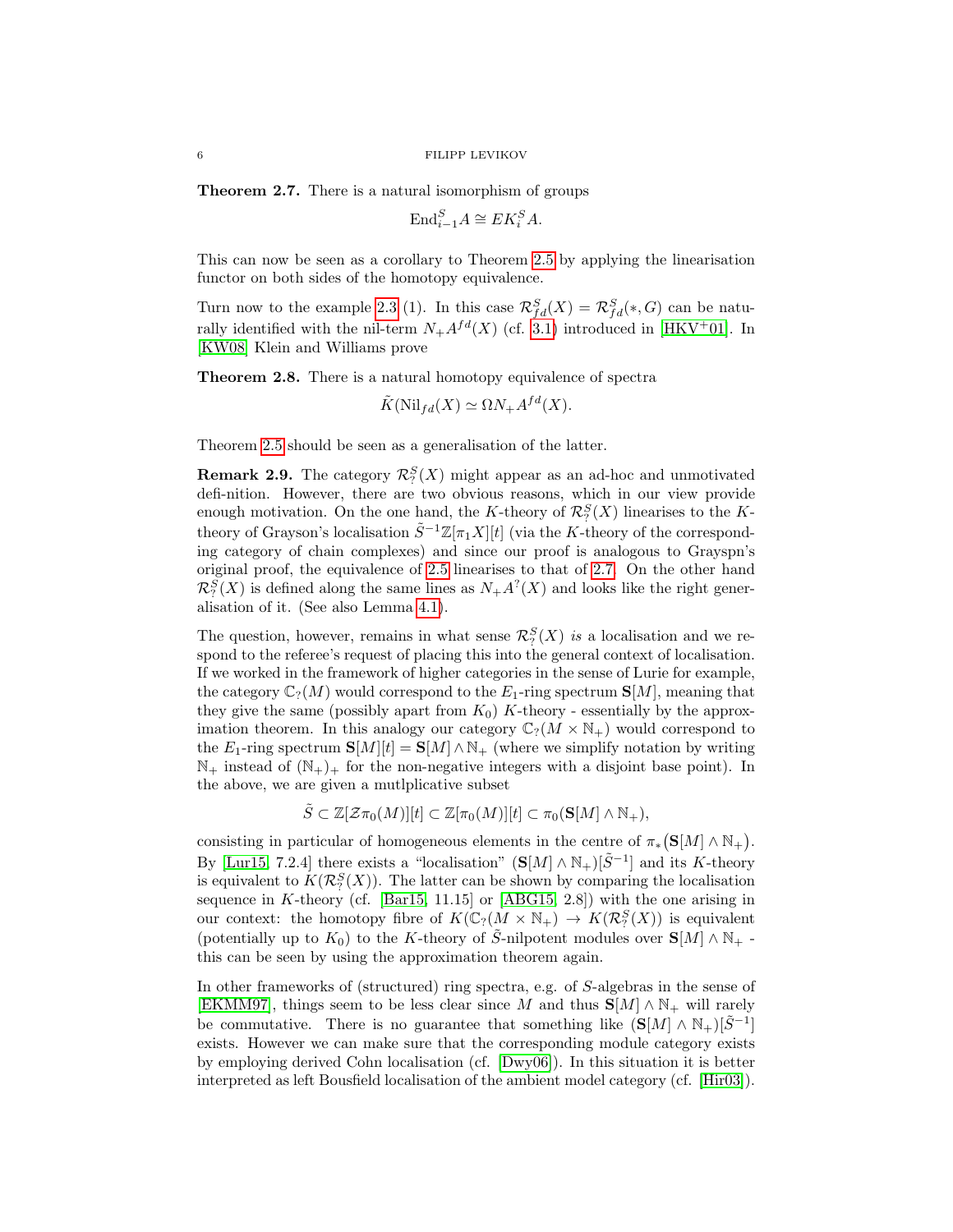Abbreviate by **E** the S-algebra  $S[M] \wedge N_+$  and consider the subset  $S \subset Map_S(S, E)$ of maps projecting to  $\tilde{S}$ . This gives rise to a set  $\mathcal{C}_{\tilde{S}}$  of self maps of **E**. Let  $L_{\mathcal{C}_{\mathcal{S}}} \mathcal{M}od(E)$  be the left Bousfiled localisation of the category  $\mathcal{M}od(E)$  of **E**-modules with respect to  $\mathcal{C}_{\tilde{S}}$ . The subcategory of homotopy finite (resp. homotopy finitely dominated) cell objects in  $L_{\mathcal{C}_{\mathcal{F}}} \mathcal{M}od(E)$  is a Waldhausen category and its K-theory is equivalent to  $K(\mathcal{R}_?^S(X))$ . This can be shown by exhibiting  $\mathcal{R}_?^S(X)$  as a Waldhausen subcategory of homotopy finite (resp. homotopy finitely dominated) cell objects of the left Bousfiled localisation of  $T(M \times N_+)$  with respect to a suitable class of maps lifting  $\tilde{S}$ .

## 3. The projective line

3.1. We are going to employ the projective line category which was used throughout the series  $[HKV^+01], [HKV^+02], [KWO8].$  $[HKV^+01], [HKV^+02], [KWO8].$  $[HKV^+01], [HKV^+02], [KWO8].$  In fact since we are going to follow very closely the original proof of [2.8,](#page-5-1) we present the essential definitions.

Given an object Y in  $\mathbb{C}_{fd}(M\times\mathbb{N}_+)$  resp. in  $\mathbb{C}_{fd}(M\times\mathbb{N}_-)$  we can associate to it an obejct  $Y(t^{-1})$  resp.  $Y(t)$  in  $\mathbb{C}_{fd}(M \times \mathbb{Z})$  which is given by the mapping telescope construction, i.e. as the colimit of

$$
\cdots \xrightarrow{t^{\pm 1}} Y \xrightarrow{t^{\pm 1}} Y \xrightarrow{t^{\pm 1}} \cdots.
$$

Define the category  $\mathbb{D}_{fd}(M \times \mathbb{Z})$  with objects given by diagrams

$$
\overline{Y} = (Y_- \xrightarrow{a_-} Y \xleftarrow{a_+} Y_+)
$$

with  $Y_{\pm} \in \mathbb{C}_{fd}(M \times \mathbb{N}_{\pm}), Y \in \mathbb{C}_{fd}(M \times \mathbb{Z})$  and  $a_-, a_+$  cofibrations. A morphism  $\overline{Y} \to \overline{Z}$  in  $\mathbb{D}_{fd}(M \times \mathbb{Z})$  consists of componentwise morphisms making the obvious diagram commute. It will be called a cofibration if all components as well as the induced maps

$$
Y \cup_{Y_{-}(t)} Z_{-}(t) \to Z
$$
 and  $Y \cup_{Y_{+}(t^{-1})} Z_{+}(t^{-1}) \to Z$ 

are cofibrations. Define  $\mathbb{D}_{fd}(M \times \mathbb{N}_{\mp})$  to be the full subcategory of  $\mathbb{D}_{fd}(M \times \mathbb{Z})$ consisting of objects satisfying the property that

$$
a_{\mp}(t^{\pm 1}): Y_{\mp}(t^{\pm 1}) \longrightarrow Y
$$

is a weak equivalence. The *projective line* category  $\mathbb{P}_{fd}(M)$  is defined as the full subcategory of  $\mathbb{D}_{fd}(M \times \mathbb{Z})$  consisting of objects satisfying that both maps

$$
a_{-}(t): Y_{-}(t) \longrightarrow Y
$$
 and  $a_{+}(t^{-1}): Y_{+}(t^{-1}) \longrightarrow Y$ 

are weak equivalences.

<span id="page-6-0"></span>**Remark 3.1.** The K-theory of the category  $\mathbb{D}_{fd}(G\times\mathbb{N}_+)$  can be seen as K-theory of the (polynomial) brave new ring  $\Sigma^{\infty}G_{+}[t]$ . Thus the homotopy fibre of

$$
K(\mathbb{D}_{fd}(G \times \mathbb{N}_+)) \to K(\mathbb{C}_{fd}(G))
$$

is a natural candidate for the A-theoretic nil-term  $N_+A^{fd}(X)$  with  $G = |\Omega_{\bullet} X|$ .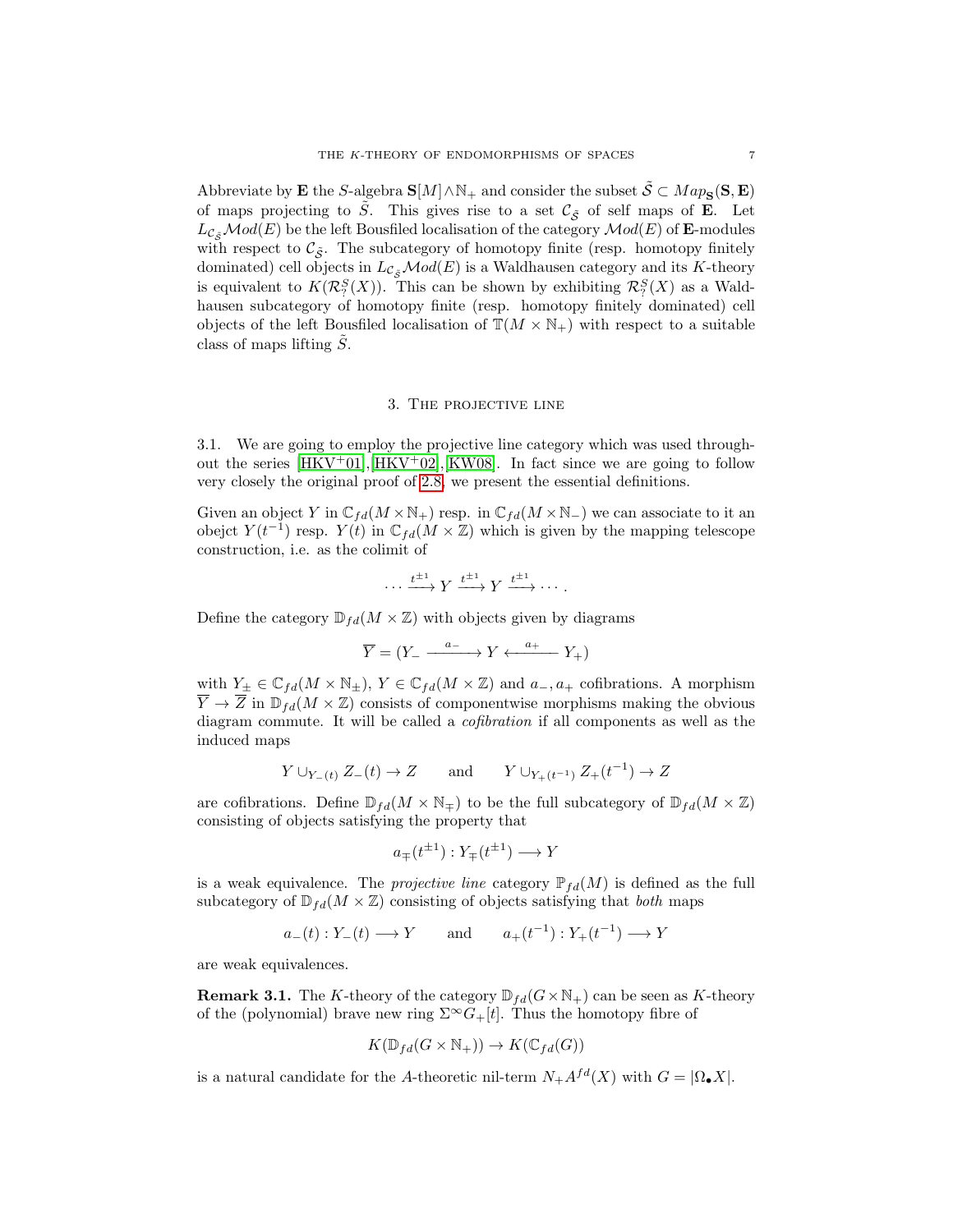3.2. Auxiliary results. The following is the non-linear version of Quillen's decomposition of the K-theory of the projective line.

<span id="page-7-0"></span>**Proposition 3.2.** [\[HKV](#page-13-2)<sup>+</sup>01, 6.7]] There is a homotopy fibration sequence

 $K(\mathbb{C}_{fd}(M)) \xrightarrow{\psi_{-1}} K(\mathbb{P}_{fd}(M)) \xrightarrow{\Gamma} K(\mathbb{C}_{fd}(M)).$ 

To explain the maps we need some more definitions. These will also be important for the proof of the main theorem.

**Definition 3.3.** [(cf. e.g. [\[HKV](#page-13-2)<sup>+</sup>01, 5.1])] For  $\overline{Y} = (Y_-, Y, Y_+) \in \mathbb{P}_{fd}(M)$  define an object  $\Gamma(\overline{Y})$  in  $\mathbb{C}(M)$  as

$$
cY_-\cup_{Y_-} Y\cup_{Y_+} cY_+
$$

where  $cY_{\pm}$  denote the cone  $Y_{\pm} \wedge I$ . This is a functor to  $\mathbb{C}_{sfd}(M)$  (cf. [\[HKV](#page-13-2)<sup>+</sup>01, 5.2]), called the global sections functor.

**Definition 3.4.** [(cf. e.g. [\[HKV](#page-13-2)<sup>+</sup>01, 5.3,5.4])] The extension by scalars functors  $\mathbb{C}_{fd}(M) \to \mathbb{C}_{fd}(M \times \mathbb{N}_+), \quad \mathbb{C}_{fd}(M) \to \mathbb{C}_{fd}(M \times \mathbb{N}_-), \quad \mathbb{C}_{fd}(M) \to \mathbb{C}_{fd}(M \times \mathbb{Z})$ take an M-space Y to the  $(M \times N_{\pm})$ -space  $(N_{\pm})_+ \wedge Y$  resp. the  $(M \times \mathbb{Z})$ -space  $\mathbb{Z}_+ \wedge Y$ .

For an integer  $n$  the *twist* functor

$$
\theta_n : \mathbb{P}_{fd}(M) \to \mathbb{P}_{fd}(M)
$$

takes  $\overline{Y} = (Y_-, Y, Y_+)$  to

$$
Y_-\xrightarrow{t^n\circ a_-} Y \xleftarrow{a_+} Y_+
$$

or putting  $\theta_n(a_-) = t^n \circ a_-$  to

$$
\theta_n(\overline{Y}) = (Y_-, Y, Y_+, \theta_n(a_-), a_+).
$$

The functor

$$
\psi_0 : \mathbb{C}_{fd}(M) \to \mathbb{P}_{fd}(M)
$$

is defined by mapping an  $M$ -space  $Y$  to its *canonical sheaf* given by by applying the extension by scalars functor componentwise

$$
(\mathbb{N}_{-})_{+}\wedge Y\hookrightarrow \mathbb{Z}_{+}\wedge Y\hookleftarrow (\mathbb{N}_{+})_{+}\wedge Y.
$$

For an integer  $n$  the functor

$$
\psi_n : \mathbb{C}_{fd}(M) \to \mathbb{P}_{fd}(M)
$$

takes Y to its canonical sheaf twisted by  $n \theta_n \circ \psi_0(\overline{Y})$ .

# 4. The Proof

4.1. Consider the category  $\mathbb{D}_{fd}(M \times \mathbb{N}_+)$  of 2.1. Following [\[HKV](#page-13-2)+01], we make it into a Waldhausen category by declaring a map  $(f_-, f, f_+)$  a weak equivalence if and only if  $f_+$  is. As before denote the class of weak equivalences by h. We want also to introduce a coarser notion of weak equivalences  $h<sub>S</sub>$  given by those triples  $(f_-, f, f_+)$  for which  $f_+$  is an  $\tilde{S}$ −equivalence. Denote the corresponding class of weak equivalences by  $h<sub>S</sub>$ .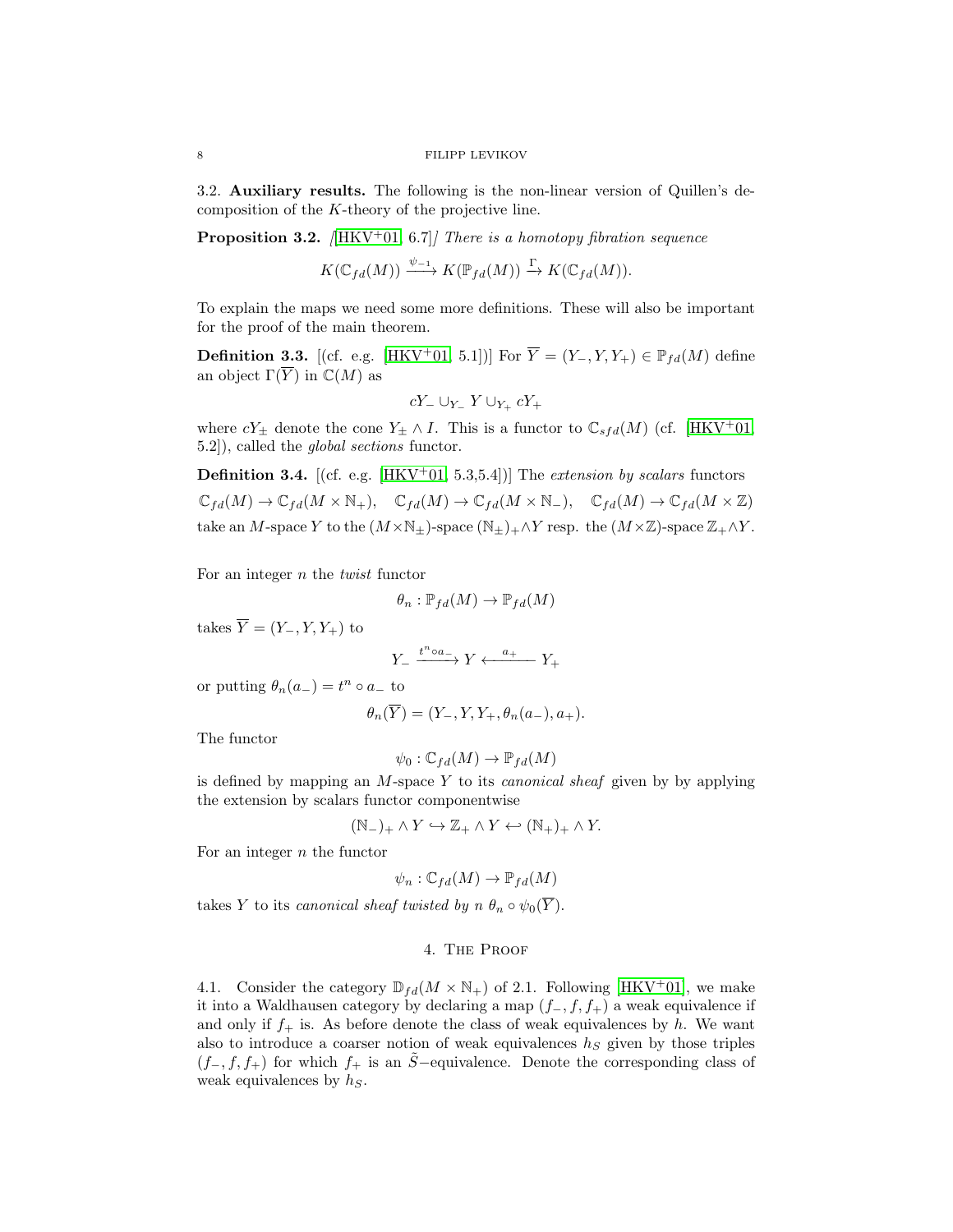<span id="page-8-0"></span>Lemma 4.1. There is a natural (weak) homotopy equivalence

$$
K(h_S \mathbb{D}_{fd}(M \times \mathbb{N}_+)) \xrightarrow{\simeq} K(\mathcal{R}^S(M)).
$$

*Proof.* The categories  $\mathbb{C}_{fd}(M \times \mathbb{N}_+)$  and  $\mathbb{D}_{fd}(M \times \mathbb{N}_+)$  are equipped with two notions of weak equivalences respectively. Applying Waldhausen's fibrations theorem, we can consider the following diagram of homotopy fibrations of S-constructions

$$
|h\mathcal{S}_{\bullet} \mathbb{D}_{fd}(M \times \mathbb{N}_{+})^{h_{S}}| \longrightarrow |h\mathcal{S}_{\bullet} \mathbb{D}_{fd}(M \times \mathbb{N}_{+})| \longrightarrow |h_{S}\mathcal{S}_{\bullet} \mathbb{D}_{fd}(M \times \mathbb{N}_{+})|
$$
  
\n
$$
\downarrow \qquad \qquad \downarrow \qquad \qquad \downarrow \qquad \qquad \downarrow
$$
  
\n
$$
|h\mathcal{S}_{\bullet} \mathbb{C}_{fd}(M \times \mathbb{N}_{+})^{h_{S}}| \longrightarrow |h\mathcal{S}_{\bullet} \mathbb{C}_{fd}(M \times \mathbb{N}_{+})| \longrightarrow |h_{S}\mathcal{S}_{\bullet} \mathcal{R}^{S}(M)|
$$

induced by the exact forgetful functor  $F : \mathbb{D}_{fd}(M \times \mathbb{N}_+) \to \mathbb{C}_{fd}(M \times \mathbb{N}_+)$ , mapping  $(Y_-, Y, Y_+)$  to  $Y_+$ . By [\[HKV](#page-13-2)<sup>+</sup>01, 4.5] the middle vertical arrow is a homotopy equivalence. Being induced by the restriction of  $F$  the left vertical map can in the same way be shown to be a homtopy equivalence. This proves the lemma.  $\Box$ 

### 4.2. The proof of the main theorem will be built on the following

<span id="page-8-1"></span>Proposition 4.2. There is a homotopy fibration sequence

$$
K(\operatorname{End}^S_{fd}(M)) \to K(\mathbb{P}_{fd}(M)) \xrightarrow{\lambda} K(\mathcal{R}^S_{fd}(M))
$$

*Proof.* Define a coarser class of weak equivalences on  $\mathbb{P}_{fd}(M)$  by calling  $\overline{f} : \overline{Y} \to \overline{Z}$  a weak equivalence if and only if  $f_+ : Y_+ \to Z_+$  is a weak equivalence in  $\mathcal{R}^S_{fd}(M)$  i.e. if  $f_+$  is an  $\tilde{S}$ -equivalence. The corresponding Waldhausen category will be denoted by  $h^{\tilde{S}}_{\mathbb{N}_+} \mathbb{P}_{fd}(M)$ . Applying Waldhausen's fibrations theorem gives a homotopy fibration sequence

$$
K(\mathbb{P}_{fd}^{h_{\mathbb{N}_+}^{\tilde{S}}}(M))\to K(\mathbb{P}_{fd}(M))\to K(h_{\mathbb{N}_+}^{\tilde{S}}\mathbb{P}_{fd}(M))
$$

We want to identify the third term with  $K(\mathcal{R}^S_{fd}(M))$ . By the preceding lemma, it is sufficient to show that the exact functor

$$
F: h^{\tilde{S}}_{\mathbb{N}_+} \mathbb{P}_{fd}(M) \to h_S \mathbb{D}_{fd}(M \times \mathbb{N}_+)
$$

induced by inclusion, satisfies the approximation properties. Only the second property is of interest. Let  $\bar{Y}$  be in  $h_{\mathbb{N}_+}^{\tilde{S}} \mathbb{P}_{fd}(M)$ ,  $\bar{Z}$  in  $h_S \mathbb{D}_{fd}(M \times \mathbb{N}_+)$  and  $\bar{f}: \bar{Y} \to \bar{Z}$ a morphism in  $h_S \mathbb{D}_{fd}(M \times \mathbb{N}_+)$ . Consider the diagram

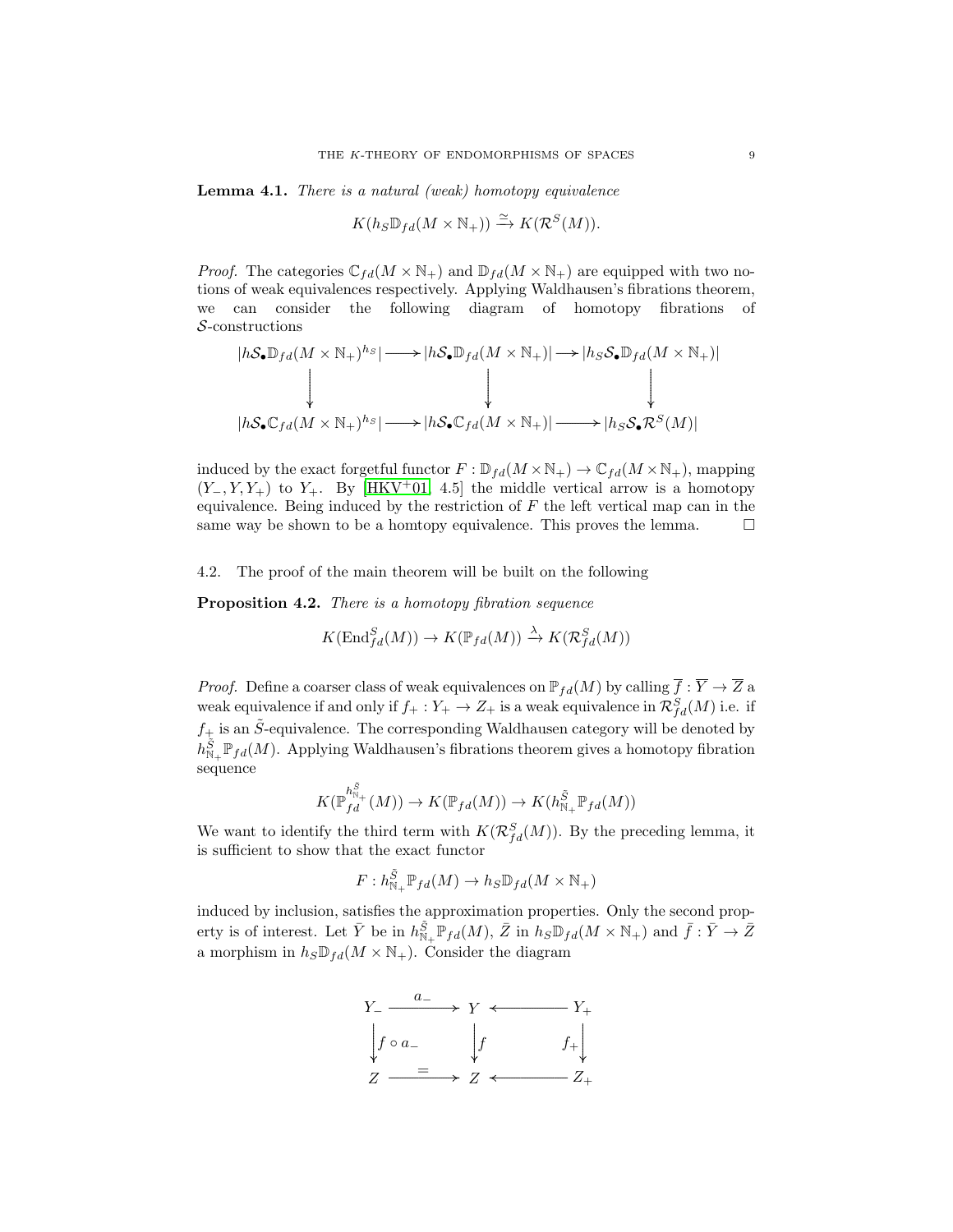and replace the vertical arrows by cofibrations



Now put  $\bar{Y}' = (cyl(f), cyl(f), cyl(f_+)), \bar{Z}' = (Z, Z, Z_+)$  and  $g : \bar{Y} \to \bar{Y}'$ . The map g is a cofibration in  $h^{\tilde{S}}_{\mathbb{N}_+} \mathbb{P}_{fd}(M)$  and the square



provides a factorisation of  $\bar{f}$  up to weak equivalence. To apply Waldhausen's approximation theorem, this has to be made into a strict factorisation  $(\bar{Z}' = \bar{Z})$ . However since both Waldhausen categories involved are saturated and satisfy the cylinder axiom, we may apply the weaker version of the approximation theorem by Cisinski (cf. [\[Cis10,](#page-13-19) Prop. 2.14]) to deduce that

$$
K(F): K(h^{\tilde{S}}_{\mathbb{N}_+} \mathbb{P}_{fd}(M)) \to K(h_S \mathbb{D}_{fd}(M \times \mathbb{N}_+))
$$

is a homotopy equivalence.

<span id="page-9-0"></span>**Lemma 4.3.** Let  $\overline{Y}$  be in  $\mathbb{P}_{fd}^{h^{\overline{S}}_{\eta_1}}(M)$ . The structure map  $a_+$  is a stable homotopy equivalence, i.e. there exists an N such that

$$
\Sigma^N a_+ : \Sigma^N Y_+ \xrightarrow{\simeq} \Sigma^N Y
$$

is a homotopy equivalence.

*Proof.* Let  $\tilde{g}$  be any polynomial with leading coefficient 1. The induced endomorphism  $\tilde{q}(t)$  is mapped to the identity under the quotient map

$$
\{Y_+, Y_+\} \to \{Y_+/tY_+, Y_+/tY_+\}.
$$

Since  $Y_+$  is stably annihilated by such a polynomial, the quotient  $Y_+/tY_+$  is stably contractible. Using the cofibration sequence

$$
tY_+ \rightarrowtail Y_+ \rightarrow Y/tY_+
$$

we conclude that

$$
tY_+ \to Y_+
$$

is a stable equivalence which implies that the action by  $t$  is stably homotopy invertible. This implies that  $Y_+$  is already stably homotopy equivalent to its telescope.

 $\Box$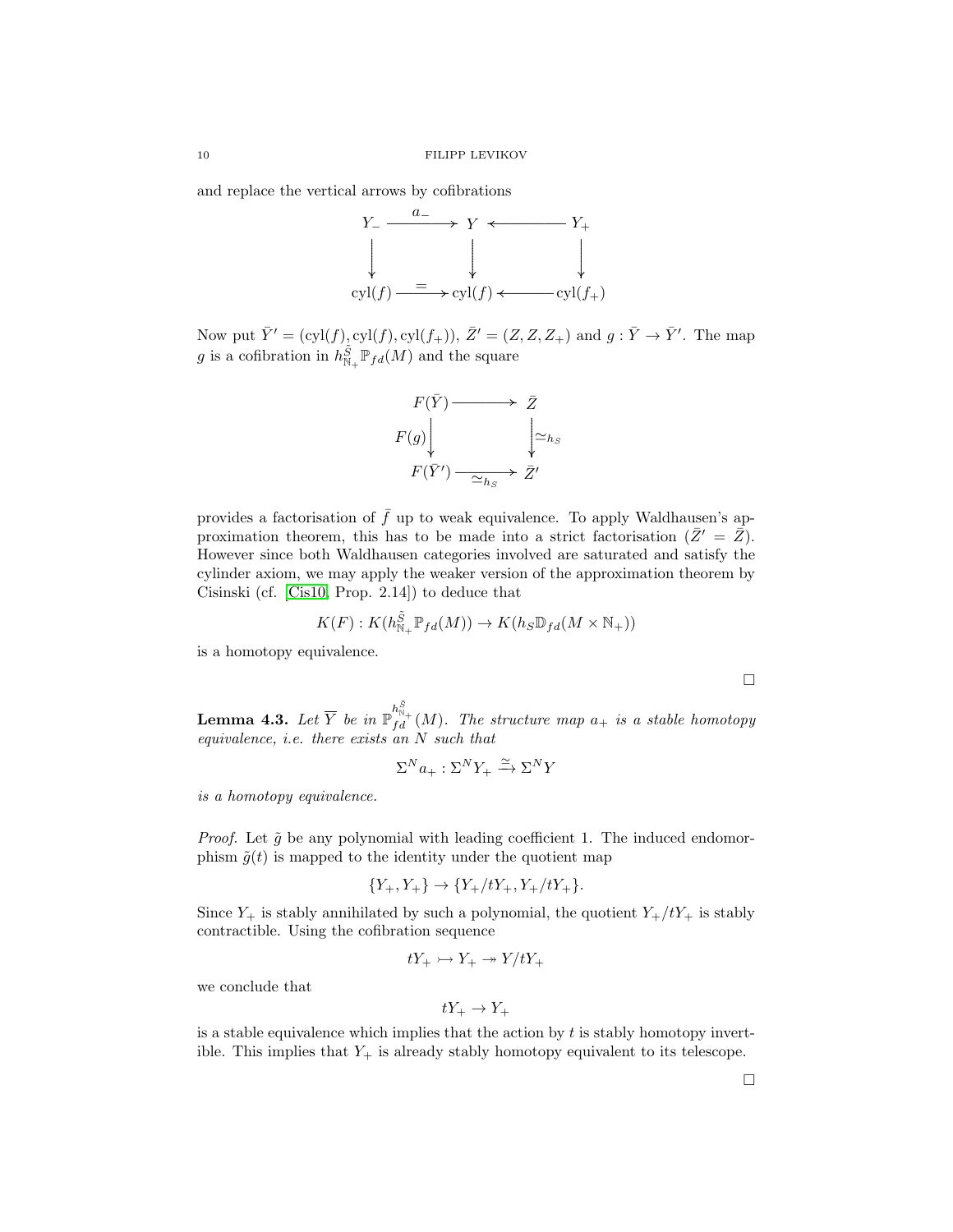<span id="page-10-0"></span>Lemma 4.4. There is a natural homotopy equivalence of spectra

$$
K(\operatorname{End}\nolimits_{fd}^S(M)) \simeq K(\operatorname{\mathbb{P}}^{h^{\tilde{S}}_{\mathbb{N}_+}}(M)).
$$

*Proof.* Let  $(Y, f)$  be an object in  $\text{End}_{fd}^S(M)$  and consider the *characteristic sequence* of [\[KW08,](#page-13-3) p. 3029], i.e. the homotopy coequaliser

$$
(\mathbb{N}_{-})_{+}\wedge Y \rightrightarrows (\mathbb{N}_{-})_{+}\wedge Y \to Y_{f}
$$

with the top arrow given by the shift endomorphism and the bottom one by  $id \wedge f$ . The "cofibre"  $Y_f$  lies in  $\mathbb{C}_{fd}(M \times \mathbb{N}_-)$  with  $t^{-1}$  acting via f. Furthermore, since essentially per construction it is  $S$ -contractible there exists a  $g$  stably homotopy annihilating  $t^{-1}$ . We observe that the action by  $t^{-1}$  on the telescope  $Y_f(t)$  is also stably homotopy annihilated by  $g$ . On the telescope, however, the action is invertible and because of the relation

$$
g(t^{-1}) = \tilde{g}(t) \cdot t^n
$$

 $\tilde{g}$  stably homotopy annihilates the t-action on  $Y_f(t)$ . Hence we may view  $Y_f(t)$  with the action by t as an object in  $\mathcal{R}^S_{fd}(M)$ . Using the the preceding lemma one can now check that the correspondence

$$
(Y, f) \mapsto (Y_f, Y_f(t), Y_f(t))
$$

defines an exact functor  $\Phi: \text{End}_{fd}^S(M) \to \mathbb{P}^{h_{\mathbb{N}_+}^{\tilde{S}}}(M).$ 

Conversely consider now

$$
\overline{Y} = (Y_-, Y, Y_+) \in \mathbb{P}^{h_{\mathbb{N}_+}^{\tilde{S}}} (M).
$$

Since  $Y_+$  is  $\tilde{S}$ -contractible there is a  $\tilde{g}$  such that

hocolim
$$
(\cdots \frac{\tilde{g}(t)}{T} Y_+ \frac{\tilde{g}(t)}{T} Y_+ \frac{\tilde{g}(t)}{T} \cdots)
$$

is contractible and thus also

$$
\operatorname{hocolim}(\cdots \xrightarrow{\tilde{g}(t)} Y \xrightarrow{\tilde{g}(t)} Y \xrightarrow{\tilde{g}(t)} \cdots)
$$

since  $Y \simeq Y_+(t^{-1})$  and  $\tilde{g}(t)$  lifts to a map of diagrams. As before we may then conclude that the reverse polynomial g of  $\tilde{g}$  stably homotopy annihilates the  $t^{-1}$ action on  $Y_-(t) \simeq Y(t) \cong Y$ , where  $g(x^{-1}) = \tilde{g}(x)x^n$ , i.e. that

hocolim
$$
(\cdots \xrightarrow{g(t^{-1})} Y_{-}(t) \xrightarrow{g(t^{-1})} Y_{-}(t) \xrightarrow{g(t^{-1})} \cdots) \simeq \ast.
$$

Since  $g(x^{-1})$  is not divisible by  $x^{-1}$ , the latter is equivalent to

hocolim
$$
(\cdots \xrightarrow{t^{-1}g(t^{-1})} Y_- \xrightarrow{t^{-1}g(t^{-1})} Y_- \xrightarrow{t^{-1}g(t^{-1})} \cdots)
$$

and its contractibility implies that there exists a  $k \geq 0$  such that

t

$$
^{-k}g^k(t^{-1}):Y_-\to Y_-
$$

is M-nullhomotopic.

Putting this together shows that  $g'(t^{-1}) := t^{-k} g^k(t^{-1})$  vanishes in  $\{Y_-, Y_-\}$  and  $(Y_-, t^{-1})$  is an object of End<sup>S</sup> $(M)$  without any finiteness conditions. We claim that  $(Y_-, t^{-1})$  is in fact stably finitely dominated which is sufficient for the purposes of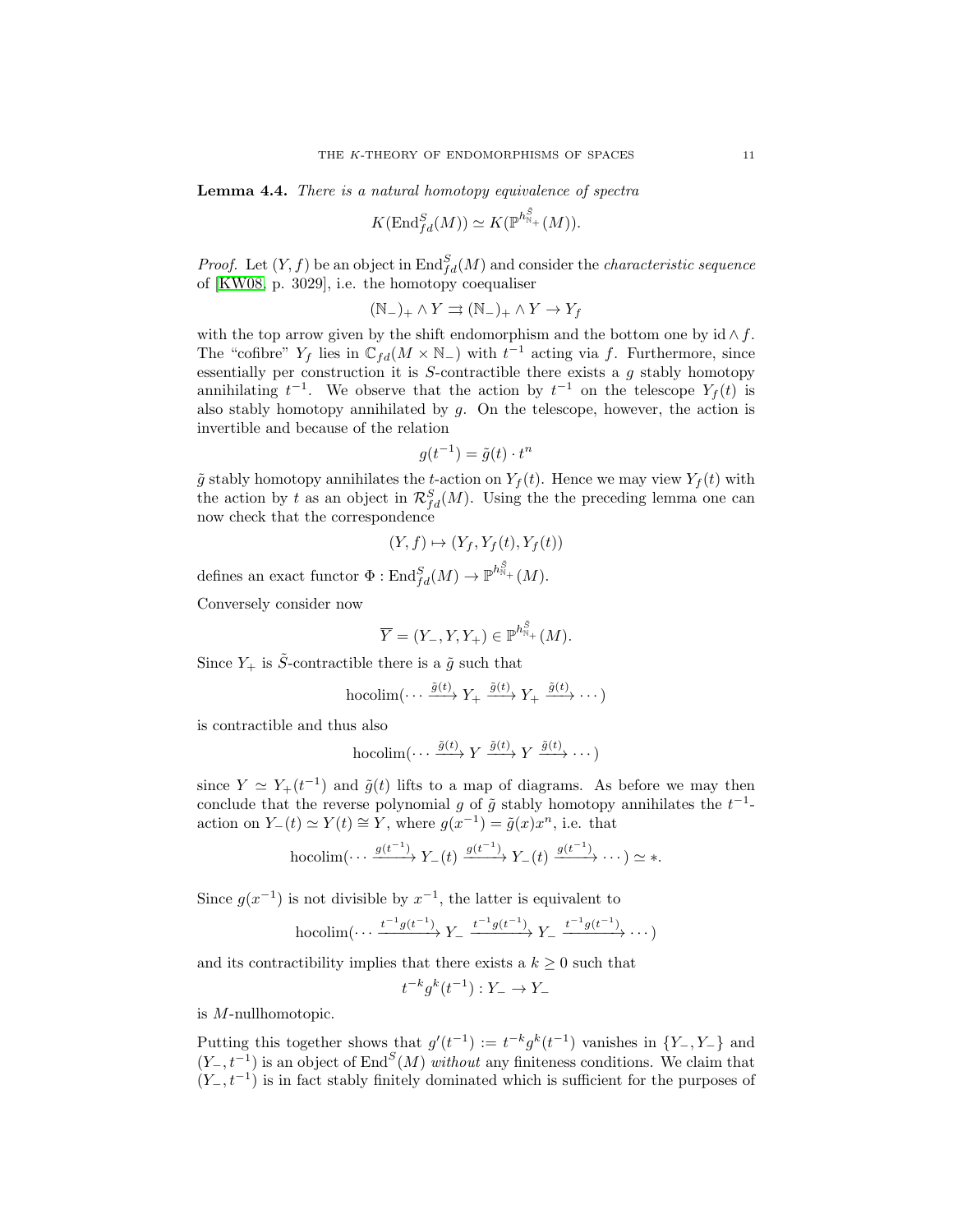K-theory. Consider the homotopy pullback of the following diagram taken in the category  $\mathbb{C}(M)$  $\ddot{\phantom{1}}$ 

$$
Y_{+}
$$
\n
$$
\downarrow a_{+}
$$
\n
$$
Y_{-}
$$
\n
$$
Y_{-}
$$
\n
$$
Y
$$
\n
$$
Y
$$

which we denote by D. Since we are working stably  $\Sigma D$  is homotopy equivalent (in  $\mathbb{C}(M)$ ) to the homotopy cofibre of  $Y_-\vee Y_+\to Y$  which in turn is equivalent to the global sections  $\Gamma(\overline{Y})$  of  $\overline{Y} = (Y_- \xrightarrow{a_-} Y \xleftarrow{a_+} Y_+)$  (cf. [\[HKV](#page-13-2)<sup>+</sup>01, 5.1]). Since  $\overline{Y}$  is finitely dominated and  $\Gamma$  maps finitely dominated objects to stably finitely dominated ones we conclude that D is stably finitely dominated. By [4.3,](#page-9-0)  $a_+$  is a stable equivalence and the homotopy pullback square



shows the claim. The assignment

$$
(Y_-, Y, Y_+) \mapsto (Y_-, t^{-1})
$$

defines an exact functor  $\Psi: \mathbb{P}^{h_{\mathbb{N}+}^{\tilde{S}}}(M) \to \text{End}_{sfd}^S(M)$ . The composition  $\Psi \circ \Phi$  sends  $(Y, f)$  to  $(Y_f, f)$ . Since by [\[KW08,](#page-13-3) 4.1]  $Y_f$  is homology equivalent to Y we have  $\Psi \circ \Phi \simeq id$ . Because of [4.3](#page-9-0) the composition  $\Phi \circ \Psi$  is also equivalent to id.

$$
4.3.
$$

Proof of [2.5.](#page-4-0) According to Prop. [3.2](#page-7-0) we have a fibration

$$
K(\mathbb{C}_{fd}(M)) \xrightarrow{\psi_{-1}} K(\mathbb{P}_{fd}(M)) \xrightarrow{\Gamma} K(\mathbb{C}_{fd}(M)).
$$

Combining this with the sequence provided by [4.2](#page-8-1) we look at the diagram

$$
\begin{array}{c}\n\Omega K(\mathcal{R}^S_{fd}(M)) \\
\downarrow \\
\tilde{K}(\operatorname{End}^S_{fd}(M)) \ - \ - \ \to K(\operatorname{End}^S_{fd}(M)) \xrightarrow{\quad \mathbf{P} \ \ } K(\mathbb{C}_{fd}(M)) \\
\downarrow \Phi \\
K(\mathbb{C}_{fd}(M)) \ \xrightarrow{\psi_{-1}} K(\mathbb{P}_{fd}(M)) \xrightarrow{\quad \Gamma \ \ } K(\mathbb{C}_{fd}(M))\n\end{array}
$$

We would like to complete the left hand square to a pullback square. For this we claim that the dashed map is the inclusion of the fibre i.e. that

$$
\tilde{K}(\text{End}_{fd}^S(M)) \longrightarrow K(\text{End}_{fd}^S(M)) \xrightarrow{\Gamma \circ \Phi} K(\mathbb{C}_{fd}(M))
$$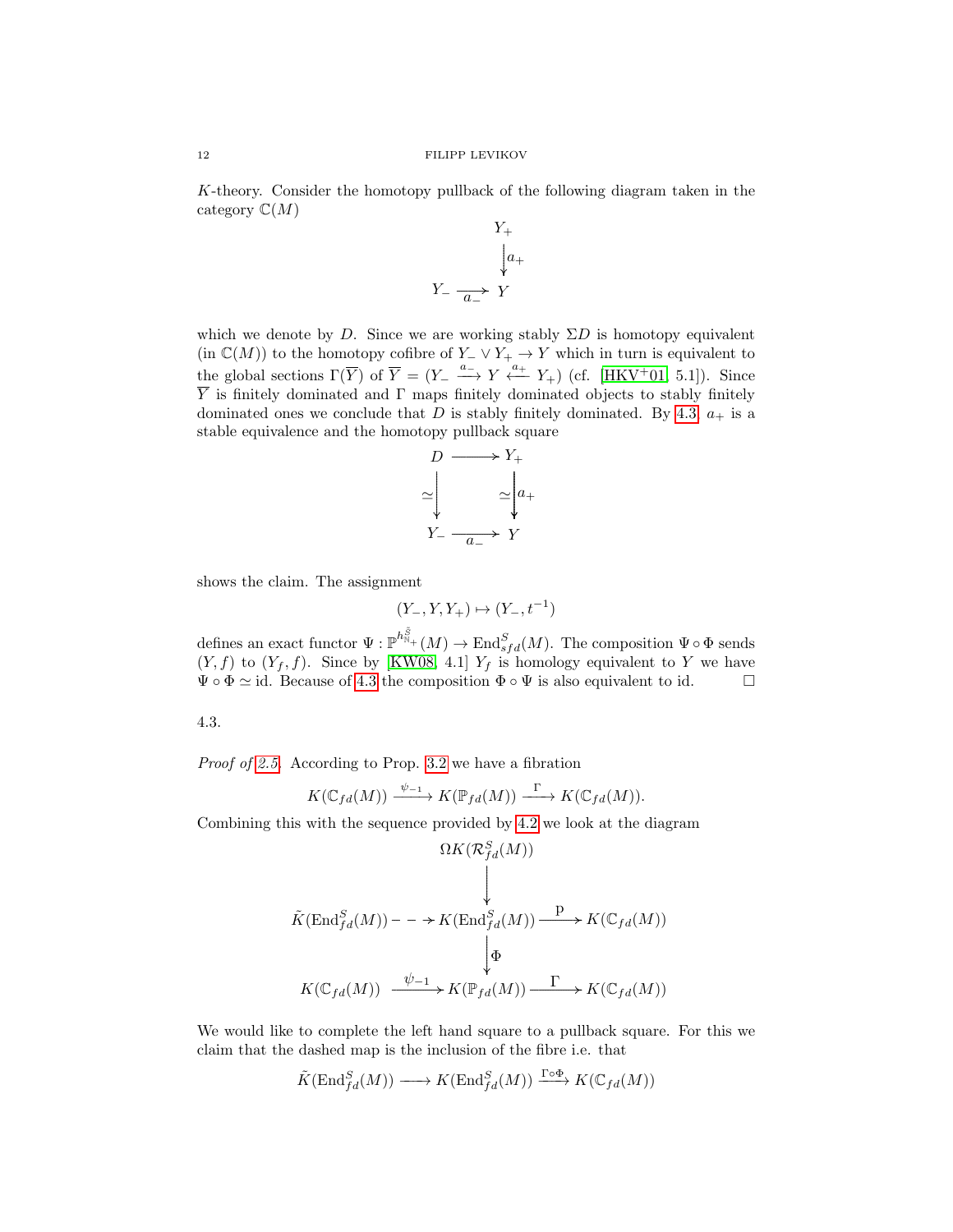is a homotopy fibration sequence. The projection functor  $p: \text{End}_{fd}^S(M) \to \mathbb{C}_{fd}(M)$ has a natural splitting functor j given by sending Y to  $(Y, *)$ . We are going to show that j also provides a (stable) splitting for  $\Gamma \circ \Phi$  which will imply the claim.

The space Y is mapped by  $\Phi \circ i$  to the triple

$$
(Y_*, Y_*(t), Y_*(t))
$$

where as in the proof of [4.4](#page-10-0)  $Y_*$  is given by the homotopy coequalizer sequence

$$
(\mathbb{N}_{-})_{+}\wedge Y \rightrightarrows (\mathbb{N}_{-})_{+}\wedge Y \to Y_{*}
$$

of the shift action and the summandwise trivial map  $*$ . This is mapped via  $\Gamma$  to

$$
cY_* \cup_{Y_*} Y_*(t) \cup_{Y_*(t)} cY_*(t)
$$

which contracts to one copy of  $\Sigma Y_*$ . In the standard model for the coequaliser given by the double mapping cylinder, each cylinder summand on  $Y$  can be collapsed to the image of  $*(Y) = *$ . This provides a natural homotopy equivalence from  $Y_*$  to Y and thus from  $\Sigma Y_*$  to  $\Sigma Y$ . Since suspension induces an equivalence on K-theory this shows  $\Gamma \circ \Phi \circ j \simeq id$ .

Thus by the claim we end up with a commutative diagram of fibration sequences

$$
\tilde{K}(\mathrm{End}_{fd}^S(M)) \xrightarrow{\hspace*{1cm}} K(\mathrm{End}_{fd}^S(M)) \xrightarrow{\Gamma \circ \Phi} K(\mathbb{C}_{fd}(M))
$$
\n
$$
\downarrow \qquad \qquad \downarrow \qquad \qquad \downarrow \qquad \qquad \downarrow \qquad \qquad \downarrow
$$
\n
$$
K(\mathbb{C}_{fd}(M)) \xrightarrow{\psi_{-1}} K(\mathbb{P}_{fd}(M)) \xrightarrow{\Gamma} K(\mathbb{C}_{fd}(M))
$$

and consequently with a homotopy (co)cartesian square

$$
\tilde{K}(\text{End}_{fd}^S(M)) \longrightarrow K(\text{End}_{fd}^S(M))
$$
\n
$$
\downarrow \qquad \qquad \downarrow \Phi
$$
\n
$$
K(\mathbb{C}_{fd}(M)) \xrightarrow{\psi_{-1}} K(\mathbb{P}_{fd}(M))
$$

which provides a fibration

$$
\tilde{K}(\text{End}_{fd}^S(M)) \longrightarrow K(\mathbb{C}_{fd}(M)) \xrightarrow{\lambda \circ \psi_{-1}} K(\mathcal{R}_{fd}^S(M))
$$

with  $\lambda$  the localisation of [4.2](#page-8-1)

$$
\lambda: K(\mathbb{P}_{fd}(M)) \hookrightarrow K(h_{\mathbb{N}_+}^{\tilde{S}} \mathbb{P}_{fd}(M)) \xrightarrow{\simeq} K(\mathcal{R}_{fd}^S(M)).
$$

The projection functor  $p: \mathcal{R}_{fd}^S(M) \to \mathbb{C}_{fd}(M)$  maps an  $M \times \mathbb{N}$ -space to its N-orbit and can be identified with the augmentation functor  $\varepsilon$  of [\[HKV](#page-13-2)<sup>+</sup>01, 7.1]. Applying [\[HKV](#page-13-2)<sup>+</sup>01, 7.2] shows that p provides a splitting for  $\lambda \circ \psi_{-1}$ . Consequently the above fibration can be extended to the right

$$
\tilde{K}(\text{End}_{fd}^{S}(M)) \longrightarrow K(\mathbb{C}_{fd}(M)) \xrightarrow{\lambda \circ \psi_{-1}} K(\mathcal{R}_{fd}^{S}(M)) \longrightarrow E_{fd}^{S}(M)
$$
\nwith  $E_{fd}^{S}(M) = \tilde{K}(\mathcal{R}_{fd}^{S}(M))$ . This finishes the proof.